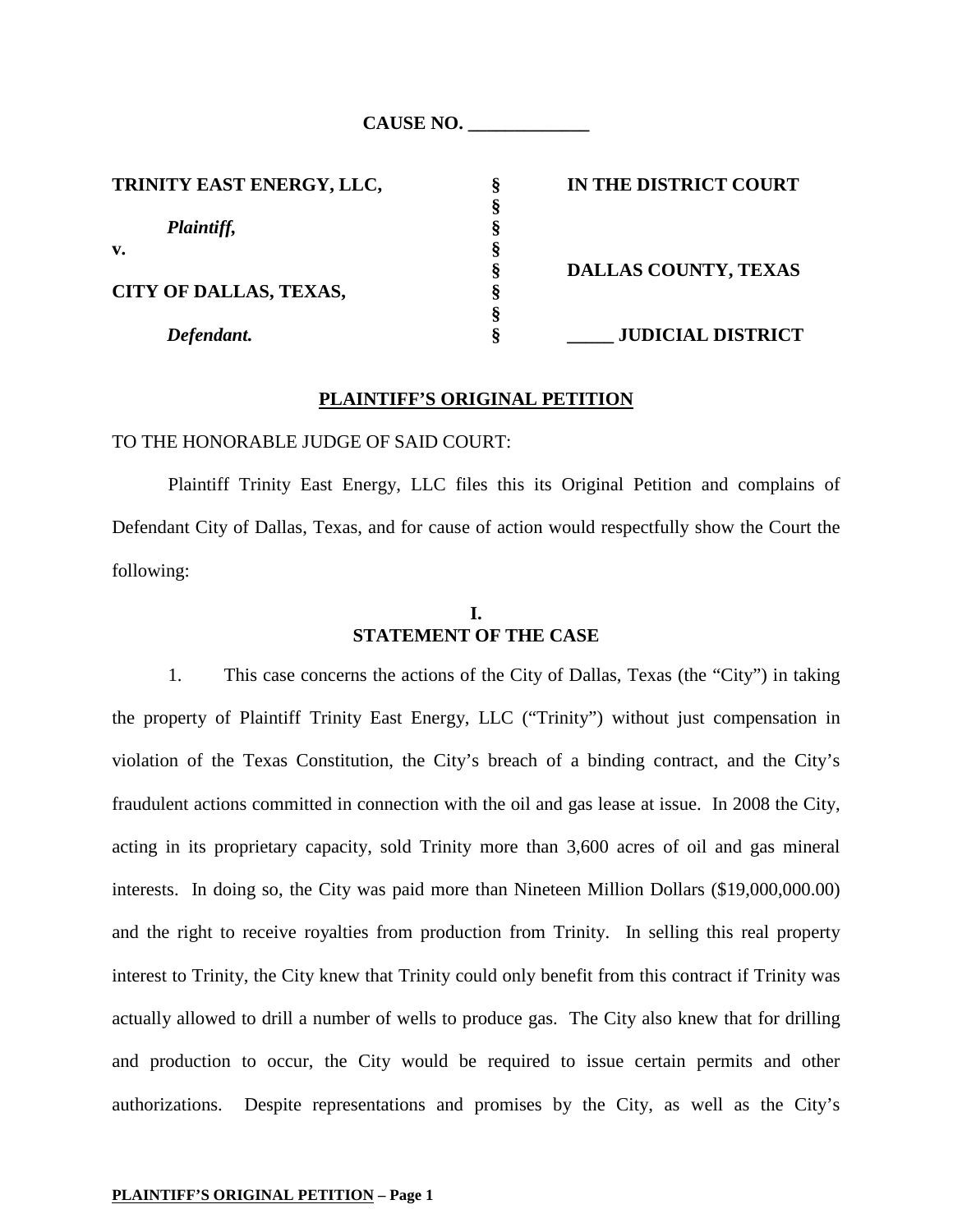contractual obligation, that Trinity would be allowed to drill and produce minerals, the City refused to grant Trinity the necessary approvals to conduct drilling and production operations. Trinity spent over \$30 million in reliance upon the City's promises and lost hundreds of millions more in lost profits. By this suit, Trinity seeks to hold the City accountable for its conduct and to recover the damages caused by the City's unconstitutional actions, its blatant breach of the agreement between the parties and its fraudulent conduct.

### **II. PARTIES**

2. Plaintiff Trinity East Energy, LLC ("Trinity East") is a Texas limited liability company with its headquarters in Tarrant County, Texas.

3. Defendant City of Dallas, Texas is a home rule city duly organized and existing under the laws of the State of Texas. Rosa Rios, City Secretary for the City of Dallas, can be served with process at City Hall, 1500 Marilla, Room 5DS, Dallas, Texas 75201. The Texas Attorney General will be served with notice of the alleged unconstitutionality of the City's actions through Greg Abbott, Attorney General at 300 W. 15th Street, Austin, Texas 78701 pursuant to Texas Civil Practice and Remedies Code § 37.006.

### **III. JURISDICTION AND VENUE**

4. This Court has subject matter jurisdiction pursuant to the Texas Government Code because this is a breach of contract and inverse condemnation suit requesting damages in excess of the minimum jurisdictional limits of this Court. Venue is proper in Dallas County because the City is located in Dallas County. Venue is also proper in Dallas County due to the express venue clause set forth in the agreement that is the subject of this suit.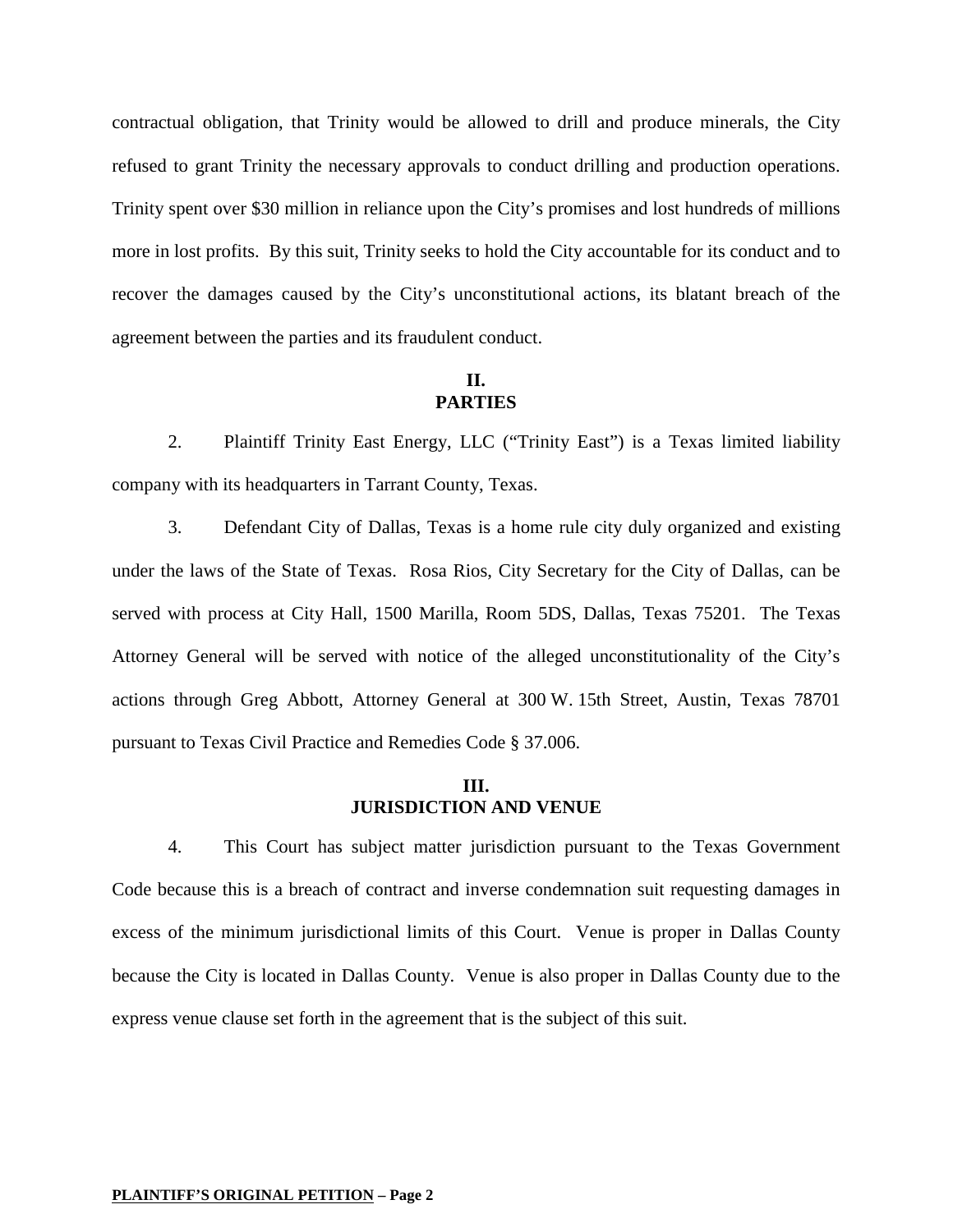#### **IV. DISCOVERY PLAN**

5. Discovery in this case is intended to be conducted under Level 3 of Rule 190 of the Texas Rules of Civil Procedure.

## **V. STATEMENT OF FACTS**

6. "No good deed goes unpunished." In 2007, the City of Dallas faced a significant budgetary shortfall with an initial projected revenue gap of approximately \$90,000,000.00. As a result, the City faced the dilemma of severely curtailing services or raising taxes. Important City officials decided that obtaining revenue from gas wells drilled on City-owned land would help relieve the shortfall. On or about September 12, 2007, the Dallas City Council adopted a gas drilling ordinance requiring special use permits ("SUP") and removing a prohibition against drilling on park land. The 2007-08 City of Dallas budget included \$20 million in revenue from gas leases.

7. The City also issued several requests for proposals to drill on various City-owned land. In the requests for proposal, the City solicited oil and gas companies to purchase, via oil and gas lease, City-owned oil and gas interests. In doing so, the City specifically invited Trinity to submit a proposal. In response to the City's solicitation, Trinity submitted a bid on five packages, including the packages known as Group 1 and Group 2A which are the subject of this lawsuit. The bid responses were made contingent on the negotiation of lease terms, title review, and other matters.

8. On or about February 27, 2008, after negotiations with Trinity, the Dallas City Council expressly authorized City Manager Mary Suhm ("Suhm") to negotiate and execute an oil and gas lease with Trinity. The City locked in its bonus amount per acre and its royalty amount for the leases and gave Trinity a 90-day period to conduct its title work in return for a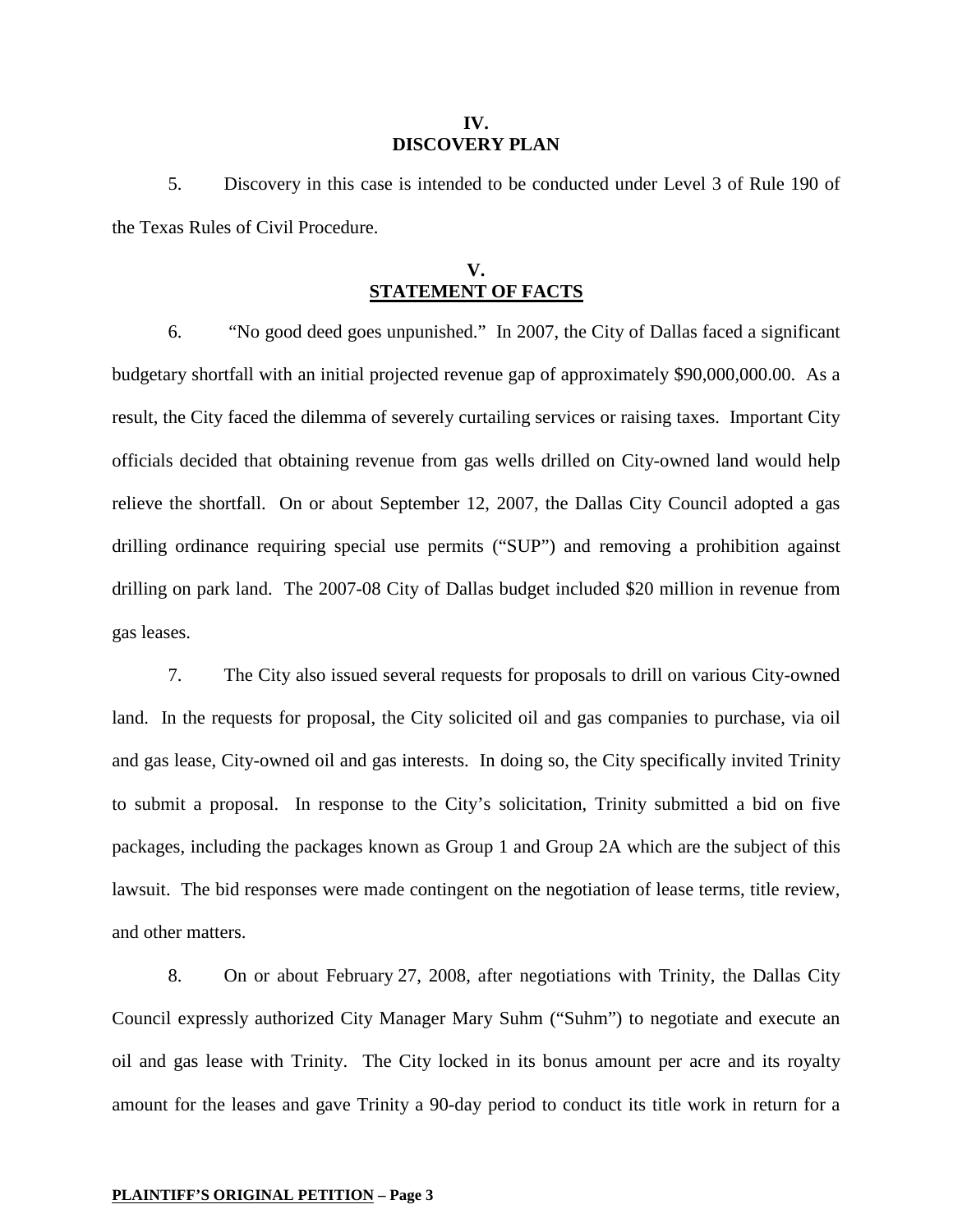\$1.75M deposit which would be forfeited if Trinity did not complete the leasing process due to reasons other than title defects. In order to effectuate the transaction, Trinity needed two surface tracts known as the Radio Tower Tract and Gun Club Tract as part of the transaction. The Radio Tower Tract is a 22 acre tract of land on the west side of the City-owned Luna Vista Golf Course. This parcel of land is situated in a semi-rural portion of the City where the nearest structures are used for industrial purposes or liquor sales and was an integral part of the discussions between the City and Trinity because it was a key location desired by Trinity for surface operations.

9. On or about June 25, 2008, the City Council unanimously supported a Chapter 26 public hearing regarding the leasing of City park land. The City Council was informed that surface drilling would not be allowed on city park land and that only sub-surface drilling would be permitted. At this meeting, the Council was also informed by staff that the Radio Tower Tract was included in Trinity's proposed lease. City staff members told the Council that surface use of the Radio Tower Tract would require separate Council approval of a new lease agreement and a separate Chapter 26 hearing.

10. Trinity representative Steve Fort ("Fort") told staff that it was necessary for the City to provide for the use of the Radio Tower Tract and the Gun Club Tract (which is also adjacent to the Luna Vista Golf Course) as drill sites in order to proceed. Staff assured Trinity that the City would make that happen on the Radio Tower Tract and would attempt to get approval on the Gun Club Tract.

11. On or about August 15, 2008, City Manager Mary Suhm signed two lease agreements with Trinity that expressly included the Radio Tower Tract as a proposed drill site ("Lease Agreements"). In exchange for the oil and gas leases, the City received \$19,028,375 as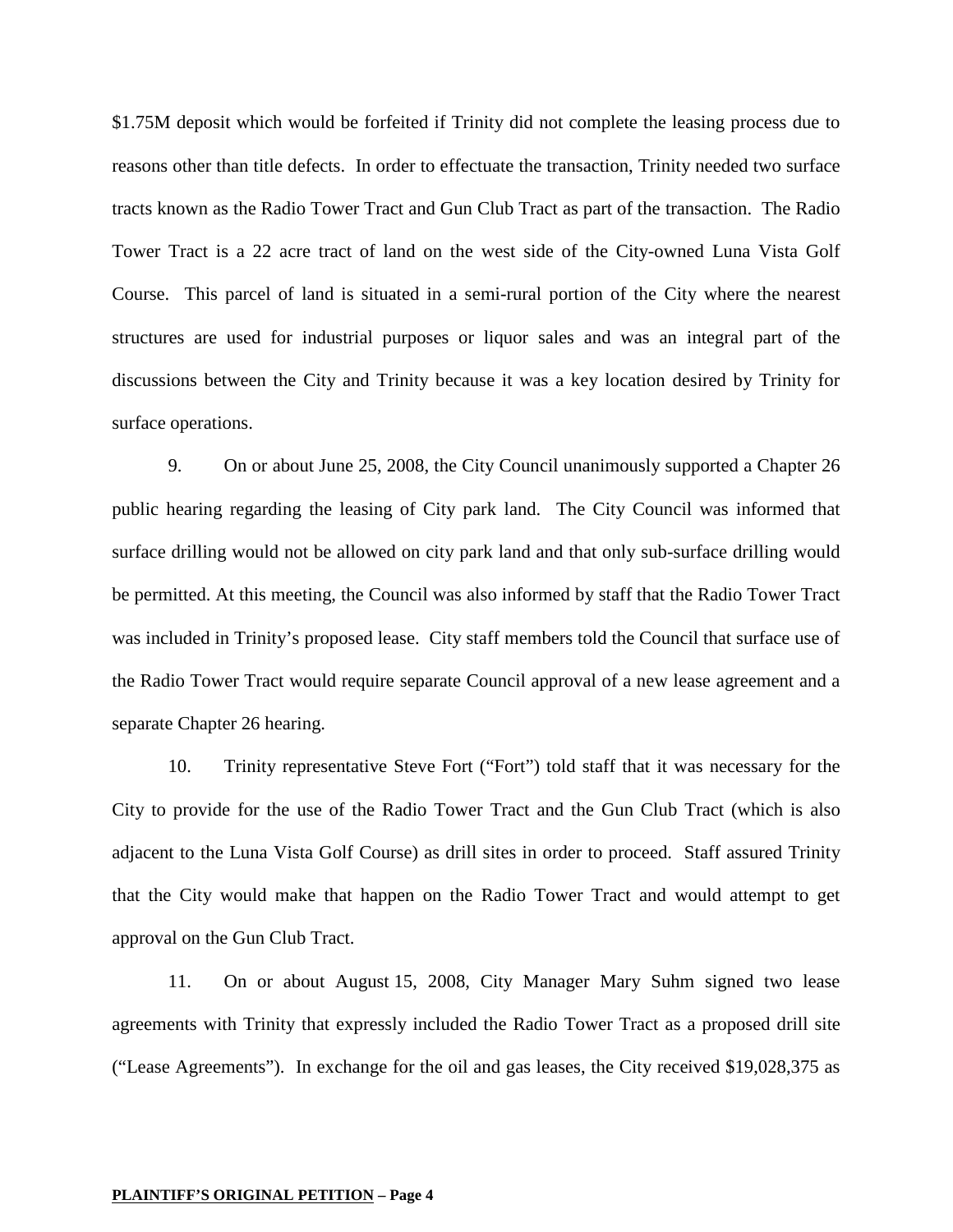a lease bonus from Trinity and the right to receive royalties from production. The royalties to be received by the City were 25% of the oil or gas produced, i.e. an in-kind royalty, to be delivered to the City by Trinity or, at the City's option, a cash royalty equal to 25% of the market value of the gas produced and sold. The produced oil or gas to be delivered to the City, unless the City exercised the cash option, constitutes personal property and goods.

12. The same day, Suhm signed a letter to Trinity officials stating that she was "reasonably confident" the company would obtain the right to use the Radio Tower Tract for drilling operations. Without that assurance, Trinity would not have proceeded with the closing. This letter was consistent with numerous City representations and promises that the City would provide any and all necessary approvals to allow Trinity to perform under the Lease Agreements. In reliance upon the City's representations, Trinity East paid \$19,028,375 to the City and began the necessary engineering and planning activities for the drilling of the mineral leasehold acres obtained from the City.

13. The Lease Agreements constitute written contracts conveying real property interests, i.e. the severed mineral estates for tracts described in the leases in fee simple determinable. These contracts also state the essential terms of the agreement for providing goods or services to the City and were properly executed on behalf of the City. As a matter of law, when the City signed the Lease Agreements it conveyed the oil and gas minerals described in the leases to Trinity in fee simple determinable thus making Trinity the owner of the minerals to the exclusion of all others – including the City. Further, the City conveyed to Trinity, as a matter of law and as expressly set forth in the Lease Agreements, the exclusive right to explore for and produce oil and gas from the lands described in the leases. This exclusive right includes the right to the reasonable use of the surface to explore for and produce oil and gas.

#### **PLAINTIFF'S ORIGINAL PETITION – Page 5**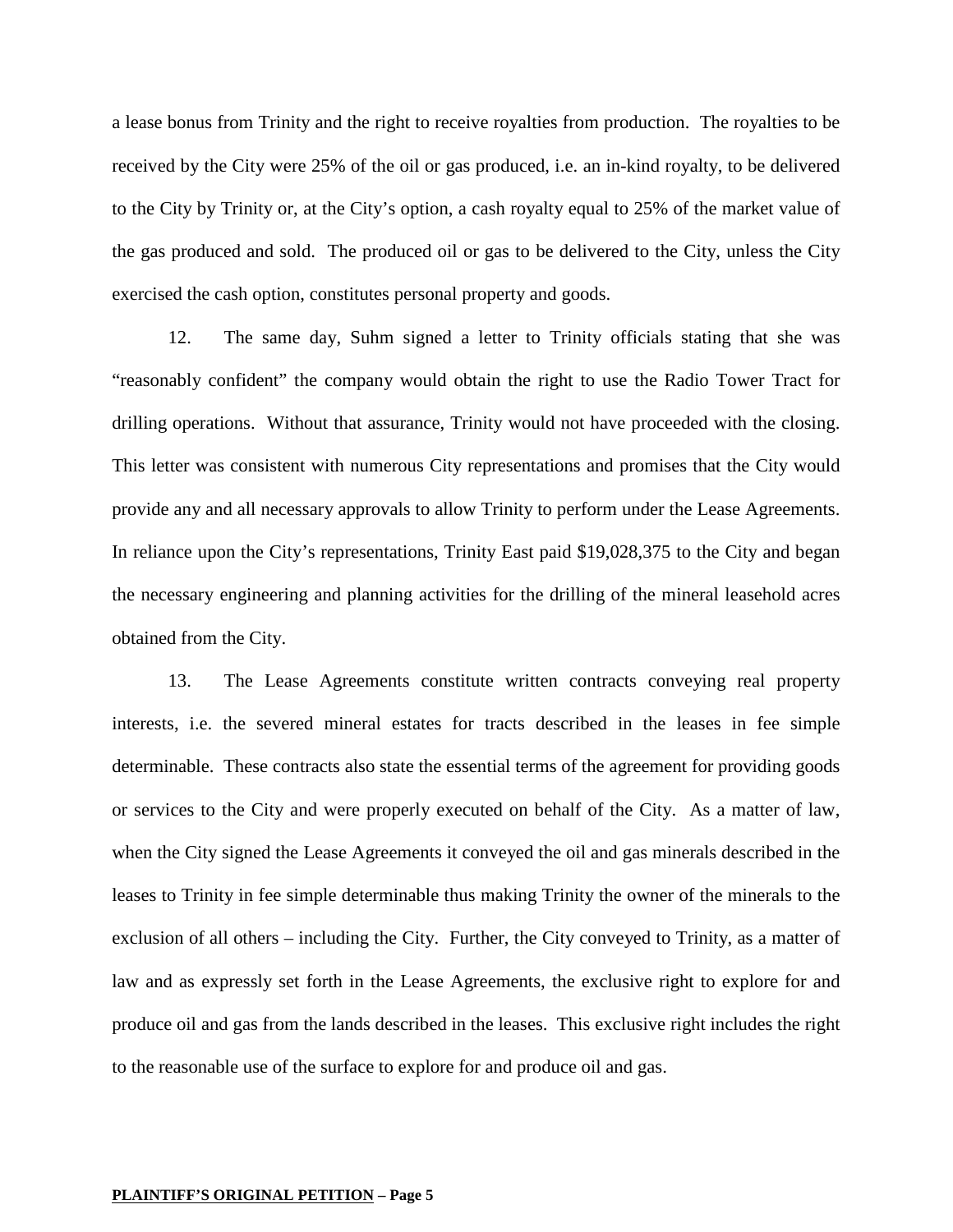14. On or about August 20, 2008, subsurface drilling activities into parkland were approved by the City Council after a Chapter 26 public hearing process. Trinity then began the lengthy process of designing a system of drill sites, roads and pipelines to allow the drilling and production of the minerals underlying the City's land. This was done in concert with the Dallas Parks Department staff, U. S. Corp of Engineers, Dallas Floodplain Administrator, and the Dallas City Real Estate division staff. After spending a substantial amount of time and money on engineering, surveying, and planning, Trinity filed three (3) SUP Applications numbered Z101-220, 221 and 248 in March and April 2011 in accordance with applicable law for use of the Radio Tower Tract, Gun Club Tract, and the privately owned Luna South Tract as surface locations for drilling and production operations. As a part of this process, Bonnie Meeder, Assistant Director, Sustainable Development & Construction Real Estate Division, signed letters to the City of Dallas Current Planning Division stating that the City of Dallas, being the surface owner of property subject to the two SUP Applications covering City owned land, "hereby authorizes, approves, adopts and consents to, the subject application, and agrees to submit, upon request, supplemental information in support of the Application".

15. On or about June 16, 2011, the Park Board authorized a Chapter 26 public hearing to consider surface drilling and production use at the Radio Tower and Gun Club proposed drilling sites. Further, on or about June 22, 2011, the City Council authorized an approximately thirty-month extension of the Lease Agreements. The amended lease terms would expire on February 15, 2014.

16. The City has a professional planning staff that makes recommendations on specific zoning applications. The general provisions for a Specific Use Permit in Section 51A-4.219 of the Dallas Development Code state: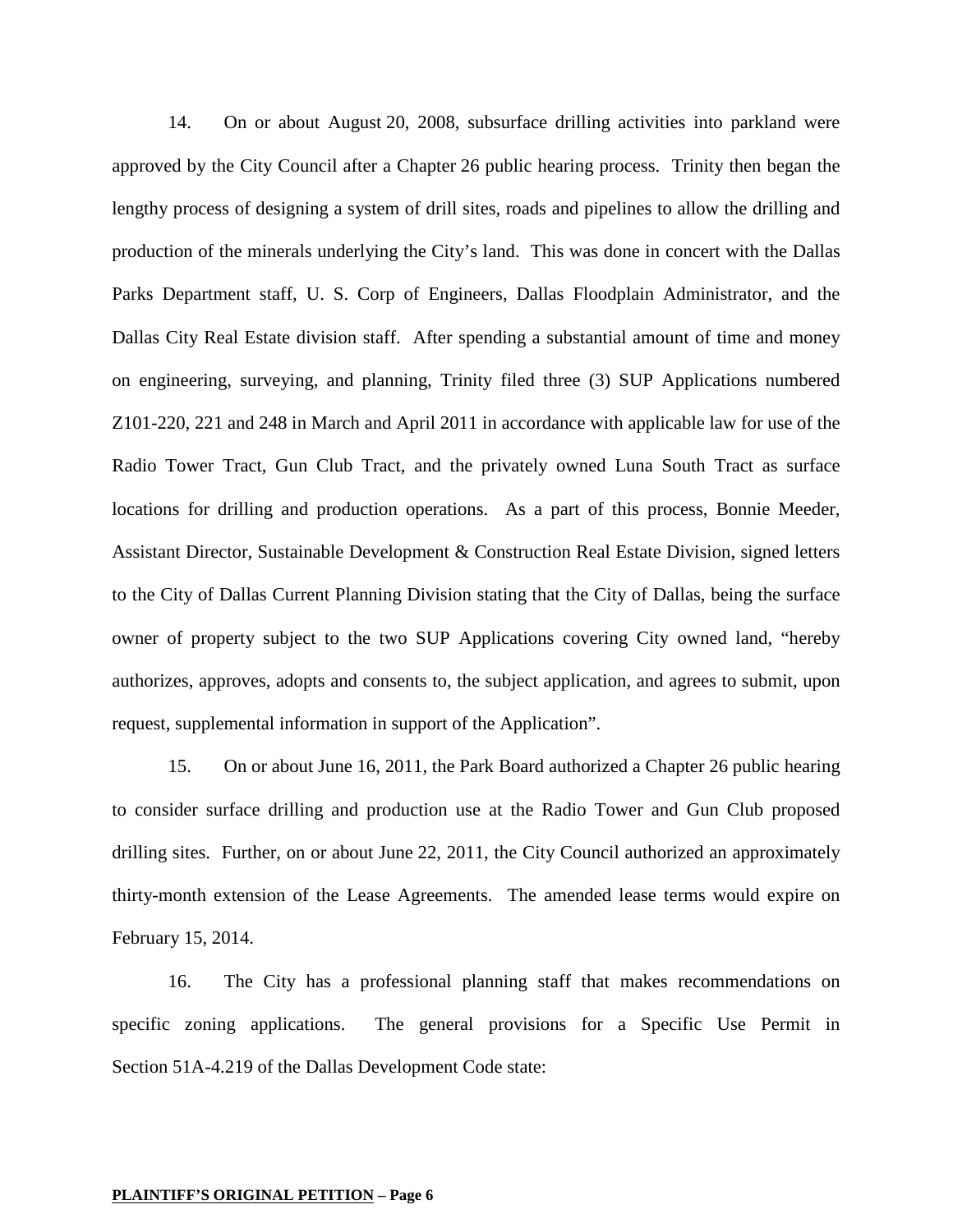- (1) The SUP provides a means for developing certain uses in a manner in which the specific use will be consistent with the character of the neighborhood;
- (2) Each SUP application must be evaluated as to its probable effect on the adjacent property and the community welfare and may be approved or denied as the findings indicate appropriate;
- (3) The city council shall not grant an SUP for a use except upon a finding that the use will: (A) complement or be compatible with the surrounding uses and community facilities; (B) contribute to, enhance, or promote the welfare of the area of request and adjacent properties; (C) not be detrimental to the public health, safety, or general welfare; and (D) conform in all other respects to all applicable zoning regulations and standards.

17. The existing or planned uses and facilities which surrounded the drill sites were identical both when the leases were granted and when the SUP Applications were submitted and denied. They did not change. When the City executed the Lease Agreements with Trinity and received the more than \$19,000,000 in bonus money, it took the position that Trinity's proposed uses did not have an adverse impact on the surrounding zoning and land use issues. On or about December 20, 2012, the City's planning staff issued staff recommendations on Trinity East's applications and found that the SUPs each met the ordinance requirements for SUP approval:

- A. Recommending the approval of SUP Z101-220, (Gun Club Tract), zoned an "IR Industrial Research District." Staff noted that the nearest residential lot was approximately 1,500' to the northwest in the City of Irving.
- B. Recommending the approval of SUP Z101-221, (Radio Tower Tract), on the south side of Royal Lane, west of Luna Road, zoned an "IR Industrial Research District." Staff noted that the nearest residential lot was approximately 2,400' to the northwest and 3,000' to the southwest in the City of Irving.
- C. Recommending the approval of SUP Z101-248, (Luna South site), on the east side of Luna Road, zoned an "IR Industrial Research District." Staff noted that the nearest residential lot was approximately 5,000' to the west and being in the City of Irving.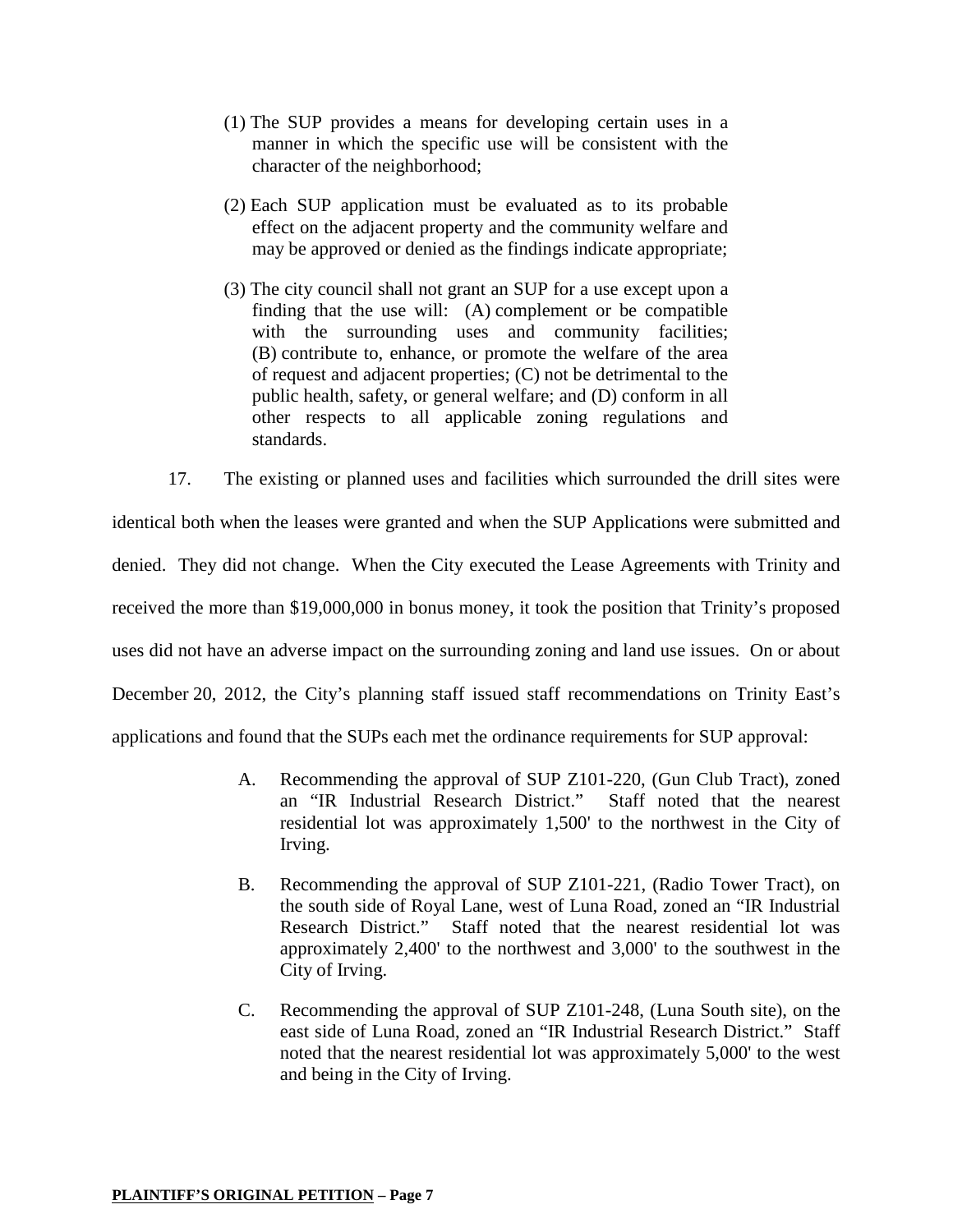18. In complete disregard of the City's constitutional and contractual obligations and the City staff's recommendations of approval, on or about December 20, 2012, the City Planning Commission ("CPC") voted  $11 - 1$  to deny Trinity's SUP request. By a  $6 - 5$  vote, however, the CPC voted to reconsider the denial on January 7, 2013. These hearings were postponed again on February 7, 2013. Finally, on or about March 21, 2013, the requests were again denied by a  $9-$ 6 vote. Pursuant to city ordinance, Trinity had a right to appeal the denial of the SUPs to the City Council. In accordance with the City's ordinance, Trinity East appealed the SUP denials to the City Council.

19. Due to the CPC denial, however, 3/4ths of the City Council membership was required to vote to approve the application in order to grant Trinity the necessary permissions to drill. Again ignoring its constitutional and contractual obligations, however, only a simple majority of the Dallas City Council voted on or about August 28, 2013, to approve the SUP applications, thus failing to meet the 3/4ths vote approval requirement. The City's refusal to approve the SUPs was arbitrary and capricious. Recognizing that the City had probably just breached a contract, committed fraud and taken Trinity's property without just compensation, City Mayor Rawlings stated on the record that the City was subjecting itself to significant litigation risk. Despite Mayor Rawlings' understanding of the City's considerable liability, the City has not attempted to compensate Trinity for the loss of value of the taken property or to pay Trinity the damages it suffered as a result of the City's actions. The City's refusal to allow Trinity to perform under the Lease Agreements is a breach of contract and has deprived Trinity of its constitutionally protected property rights.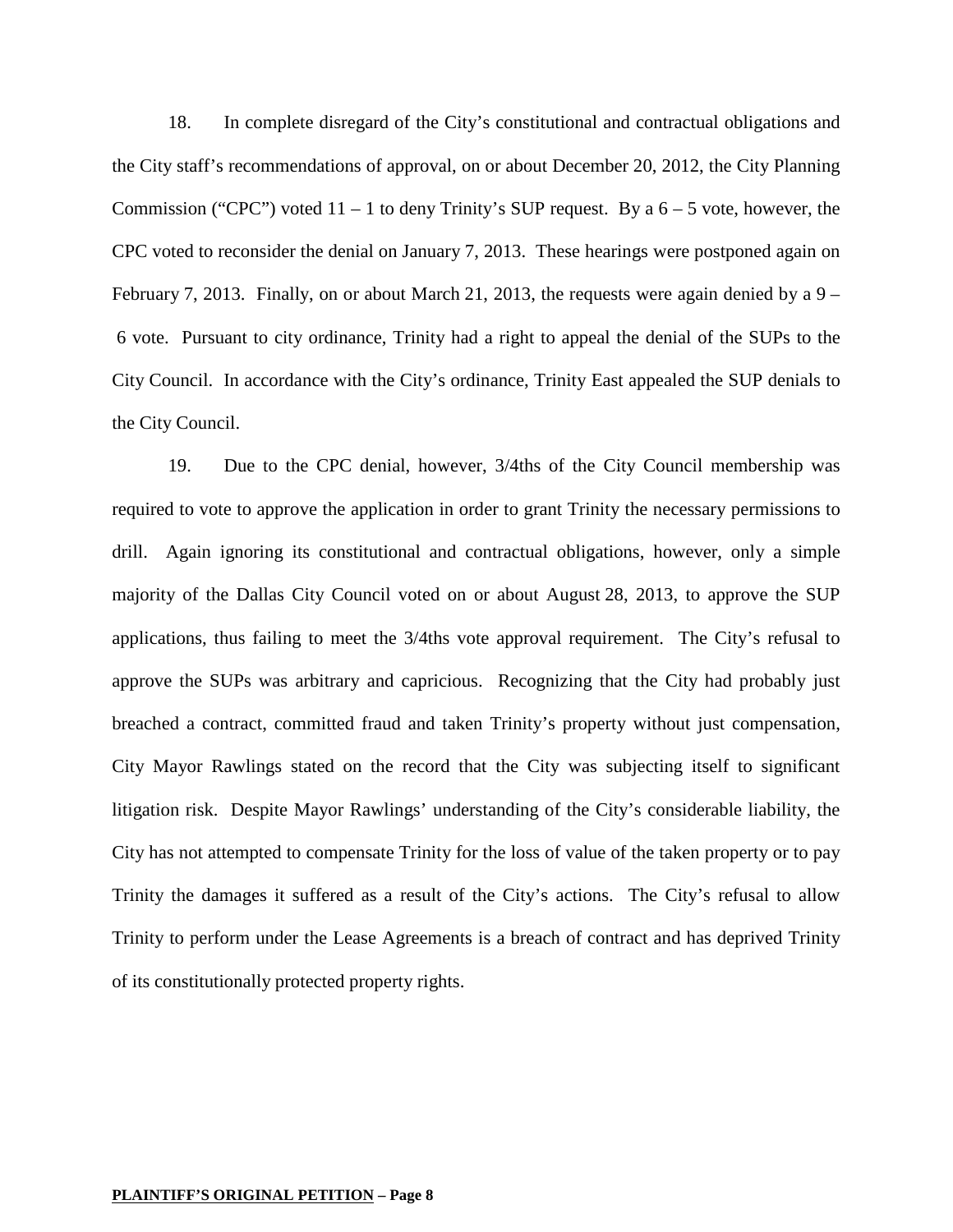## **VI. PLAINTIFF'S CLAIMS FOR RELIEF**

### Count 1: Breach of Contract

20. The allegations in Paragraphs 1 through 19 above are realleged and incorporated herein by reference as if set forth in this Count.

21. Defendant City breached the Lease Agreements by preventing Trinity from drilling on the leased tracts. Plaintiff requests the Court to declare that the City has breached the Lease Agreements, and pay damages to Plaintiff for the breach. Plaintiff meets the essential elements of a breach of contract cause of action because:

- A. The Lease Agreements are valid contracts;
- B. Plaintiff performed or tendered performance according to the terms of the Lease Agreements;
- C. Defendant breached the Lease Agreements; and
- D. Plaintiff sustained damages as a result of the breach.

Governmental and sovereign immunity is waived for proprietary activities such as the sale of City-owned minerals and the drilling for gas on City-owned land. In the alternative, immunity for breach of contract is waived under § 271.152, Tex. Loc. Govt. Code.

22. The City's breach caused Trinity damages in excess of the minimum jurisdictional limits of this Court, for which Trinity now sues.

#### Count 2: Inverse Condemnation

23. The allegations in Paragraphs 1 through 22 above are realleged and incorporated herein by reference as if set forth in this Count.

24. The actions of the City constitute a taking by damaging and/or destroying all of Plaintiff's property rights for, or application to, public use without having made adequate compensation. Accordingly, such actions violate Article I, Section 17 of the Constitution of

#### **PLAINTIFF'S ORIGINAL PETITION – Page 9**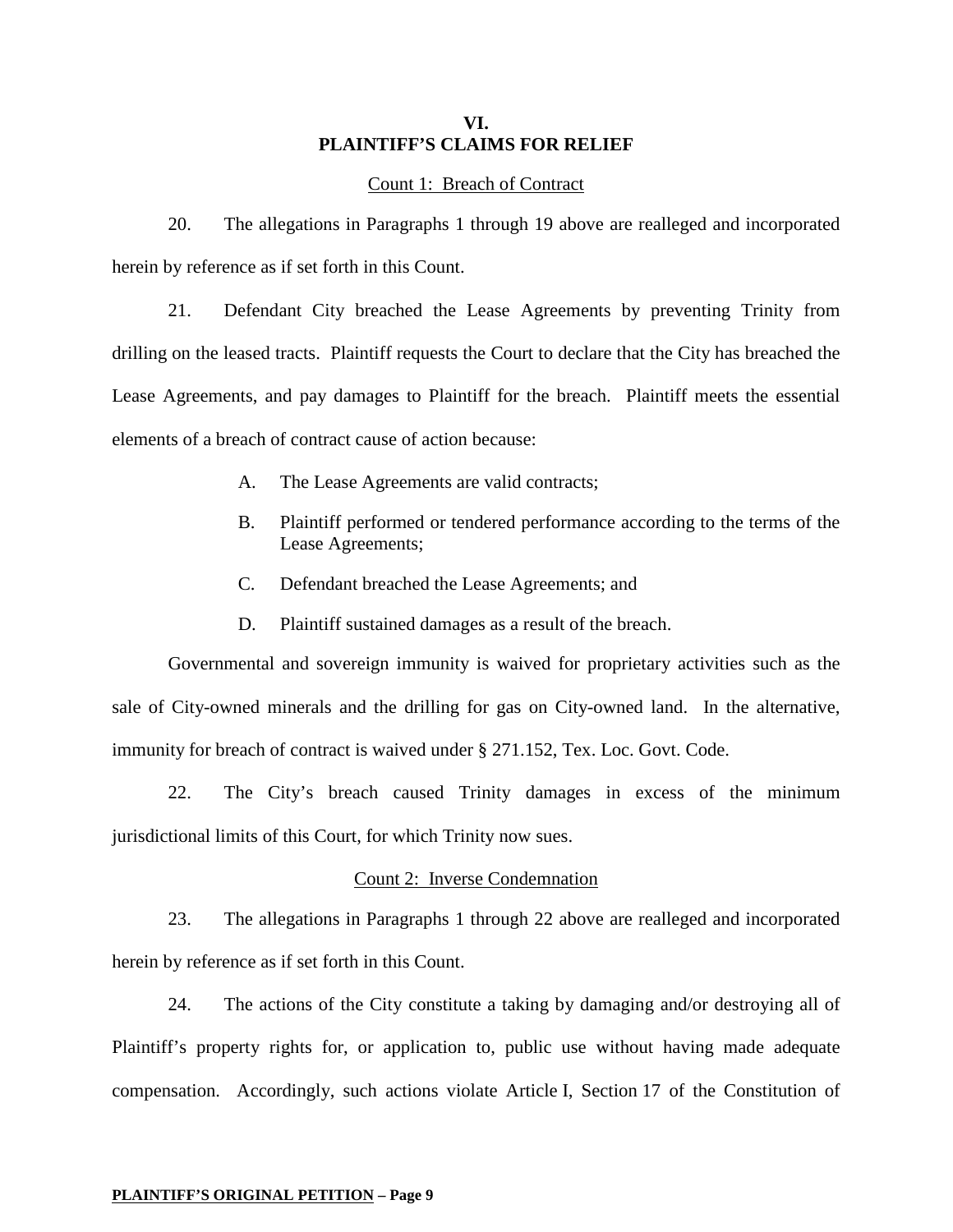Texas. The City has deprived Plaintiff of (a) its reasonable investment backed expectations (depriving Plaintiff of all use and enjoyment of its fee simple determinable property interest); (b) all of its determinable fee simple property interests in the City of Dallas; and (c) its property interests for the City's acquisitory intent. Because of the nature of a fee simple determinable interest in minerals, the City's actions constitute an actual taking of mineral interests. By preventing Trinity from conducting the operations necessary to effectuate the Lease Agreements and extract the minerals, Trinity's mineral interests will revert to the City upon the expiration of the leases. In the ultimate irony, the City's actions have allowed the City to get paid over \$19,000,000.00 for these mineral rights, while orchestrating the return of those minerals to the City, leaving Trinity with nothing.

25. Immunity is waived for constitutional violations.

26. The City's taking damaged Trinity in an amount in excess of the minimal jurisdictional limits of this Court, for which Trinity now sues.

### Count 3: Common Law Fraud

27. The allegations in Paragraphs 1 through 26 above are realleged and incorporated herein by reference as if set forth in this Count.

28. The City's conduct meets the elements of a cause of action for common law fraud:

- A. The City made material representations to Trinity to induce Trinity to enter into the Lease Agreements;
- B. The material representations were false;
- C. When the material representations were made the City representatives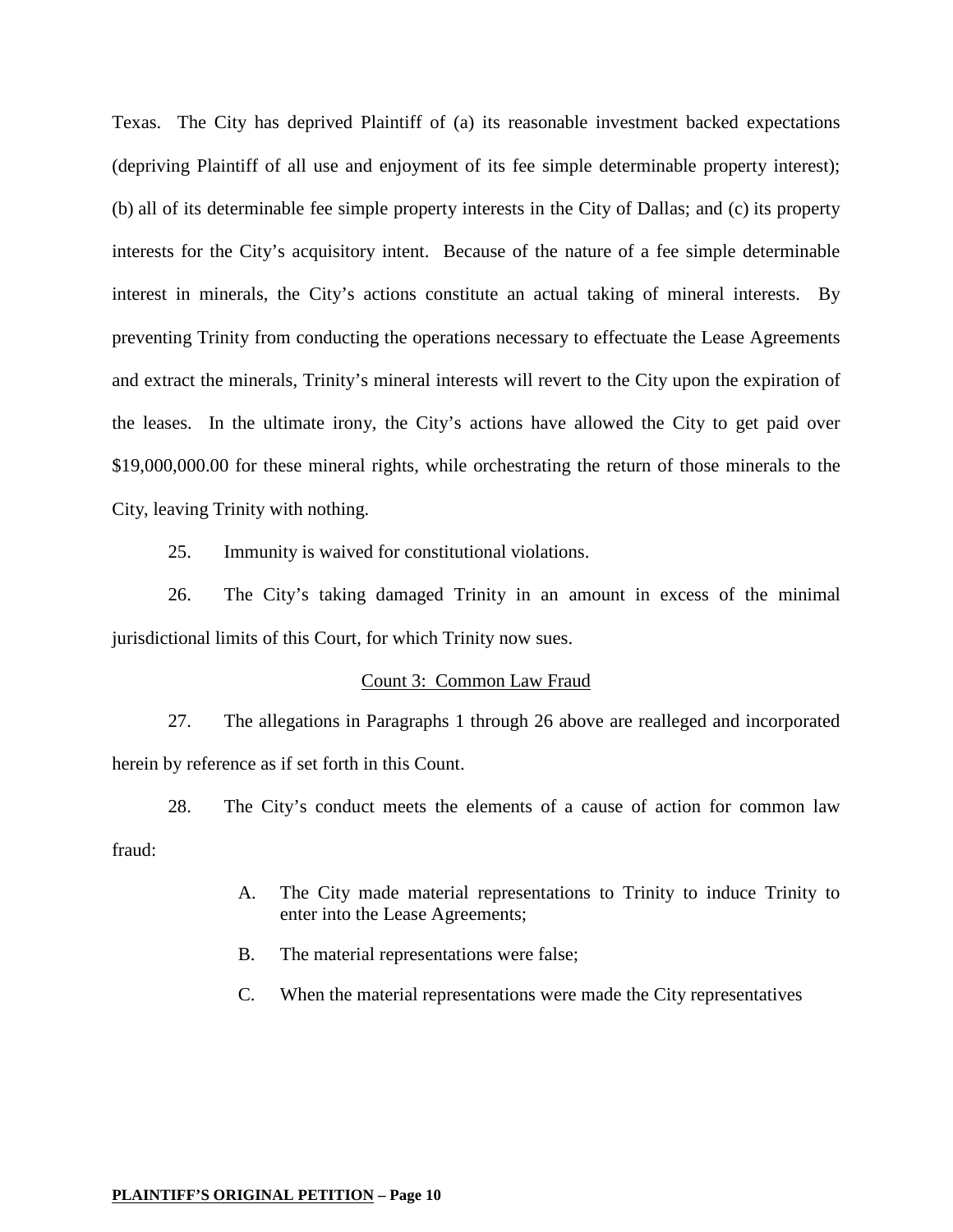- (1) knew that the material representations were false; or
- (2) made the material representations recklessly without any knowledge of their truth and as a positive assertion;
- D. The City representatives made the material representations with the intent that they should be acted upon by the person to whom the speaker made the representations;
- E. Trinity acted in reliance upon the representations; and
- F. Trinity suffered injury and damage.
- 29. In the alternative, the City's conduct meets the elements of a cause of action for

fraud by nondisclosure:

- A. The City failed to disclose facts to Trinity;
- B. The City had a duty to disclose those facts;
- C. The facts were material to the Lease Agreements;
- D. The City knew Trinity did not have an equal opportunity to discover the facts;
- E. The City representatives were deliberately silent when they had a duty to speak;
- F. By failing to disclose the facts, the City intended to induce Trinity to pay \$19,000,000.00 to the City;
- G. Trinity relied on the City's nondisclosure; and
- H. Trinity was injured as a result of acting without that knowledge.
- 30. Immunity is waived for torts associated with proprietary activities.
- 31. The City's fraud caused Trinity damages in excess of the minimum jurisdictional

limits of the Court, for which Trinity now sues.

32. The City's actions were also taken with the requisite mental intent to justify the

award of exemplary damages, for which Trinity now sues.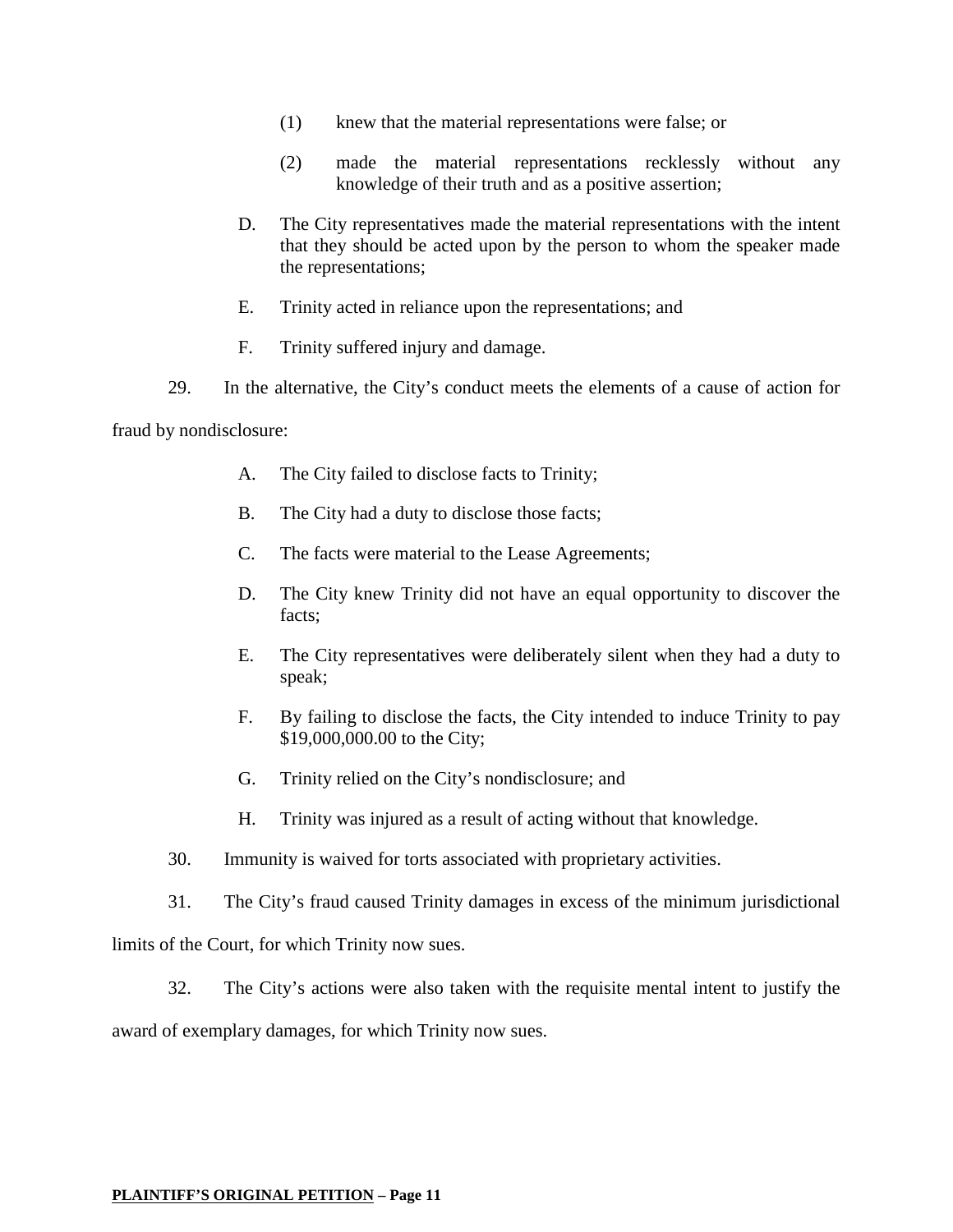### Count 4: Statutory Fraud

33. The allegations in Paragraphs 1 through 32 above are realleged and incorporated herein by reference as if set forth in this Count.

34. The Lease Agreements are real estate transactions subject to Section 27.01 of the

Texas Business and Commerce Code. The City's conduct meets the elements of Section 27.01 statutory fraud in a real estate transaction:

- (1) The City falsely represented past or existing material facts:
	- (A) to Plaintiff for the purpose of inducing Plaintiff to enter into the Lease Agreements; and
	- (B) Plaintiff relied on the false representations in entering into the Lease Agreements; or, alternatively,
- (2) The City falsely promised to do an act, and the false promise was:
	- (A) material;
	- (B) made with the intention of not fulfilling it;
	- (C) made to Plaintiff for the purpose of inducing Plaintiff to enter into the Lease Agreements; and
	- (D) Plaintiff relied on the false promise in entering into the Lease Agreements.
- 35. Immunity is waived for torts associated with proprietary activities.
- 36. The City's fraud caused Trinity damages in excess of the minimum jurisdictional

limits of this Court, for which Trinity now sues.

## Count 5: Negligent Misrepresentation

37. The allegations in Paragraphs 1 through 36 above are realleged and incorporated

herein by reference as if set forth in this Count.

- 38. The City's conduct meets the elements of negligent misrepresentation:
	- A. The City provided information to Trinity or in the course of the transaction in which it has a pecuniary interest;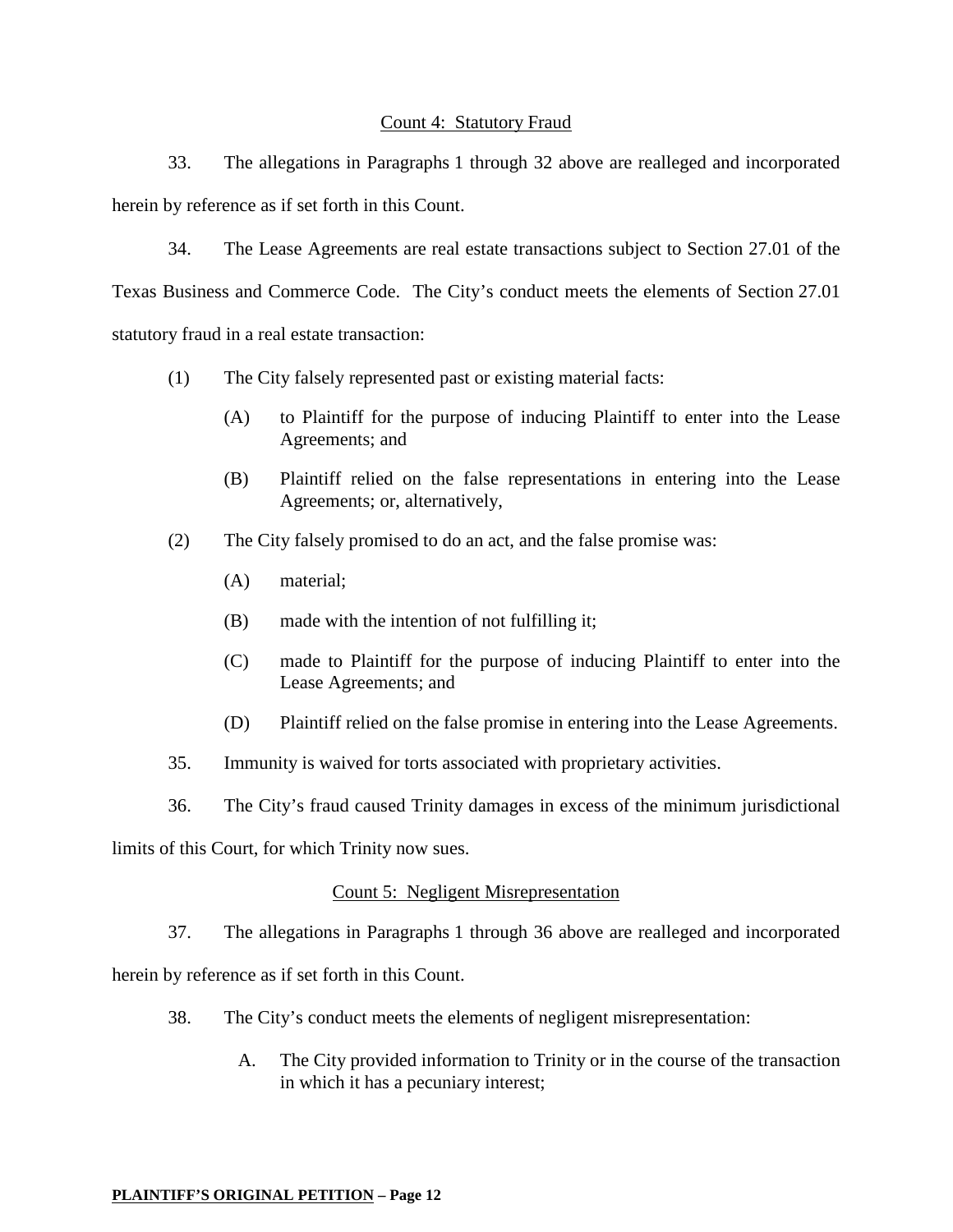- B. The information that the City would fulfill its lease obligations was false;
- C. The City did not exercise reasonable care or competence in obtaining or communicating the information;
- D. Trinity justifiably relied on the information; and
- E. Trinity suffered damages proximately caused by its reliance on the false information.
- 39. Immunity is waived for torts associated with proprietary activities.
- 40. The City's misrepresentations caused Trinity Damages in excess of the minimum jurisdictional limits of the Court, for which Trinity now sues.

### Count 6: Attorney's Fees

41. The allegations in Paragraphs 1 through 40 above are realleged and incorporated herein by reference as if set forth in this Count.

42. Under the authority of § 38.001, *et seq.*, Texas Civil Practice and Remedies Code,

§ 271.153, Texas Local Government Code, and the contract at issue, Plaintiff additionally claims reasonable attorney's fees, both in the trial of this cause and in connection with any subsequent appeal.

### **VII. CONDITIONS PRECEDENT**

43. All conditions precedent to Plaintiff being entitled to bring each of these causes of action and recover the relief requested herein have been performed, have occurred or have been waived.

## **VIII. RESERVATION OF FEDERAL CLAIMS**

44. Plaintiff reserves its federal claims pending resolution of its state law claims in this litigation. These federal constitutional claims include, but are not limited to, deprivation of Plaintiff's constitutionally protected rights under Articles 5 and 14 of the U.S. Constitution.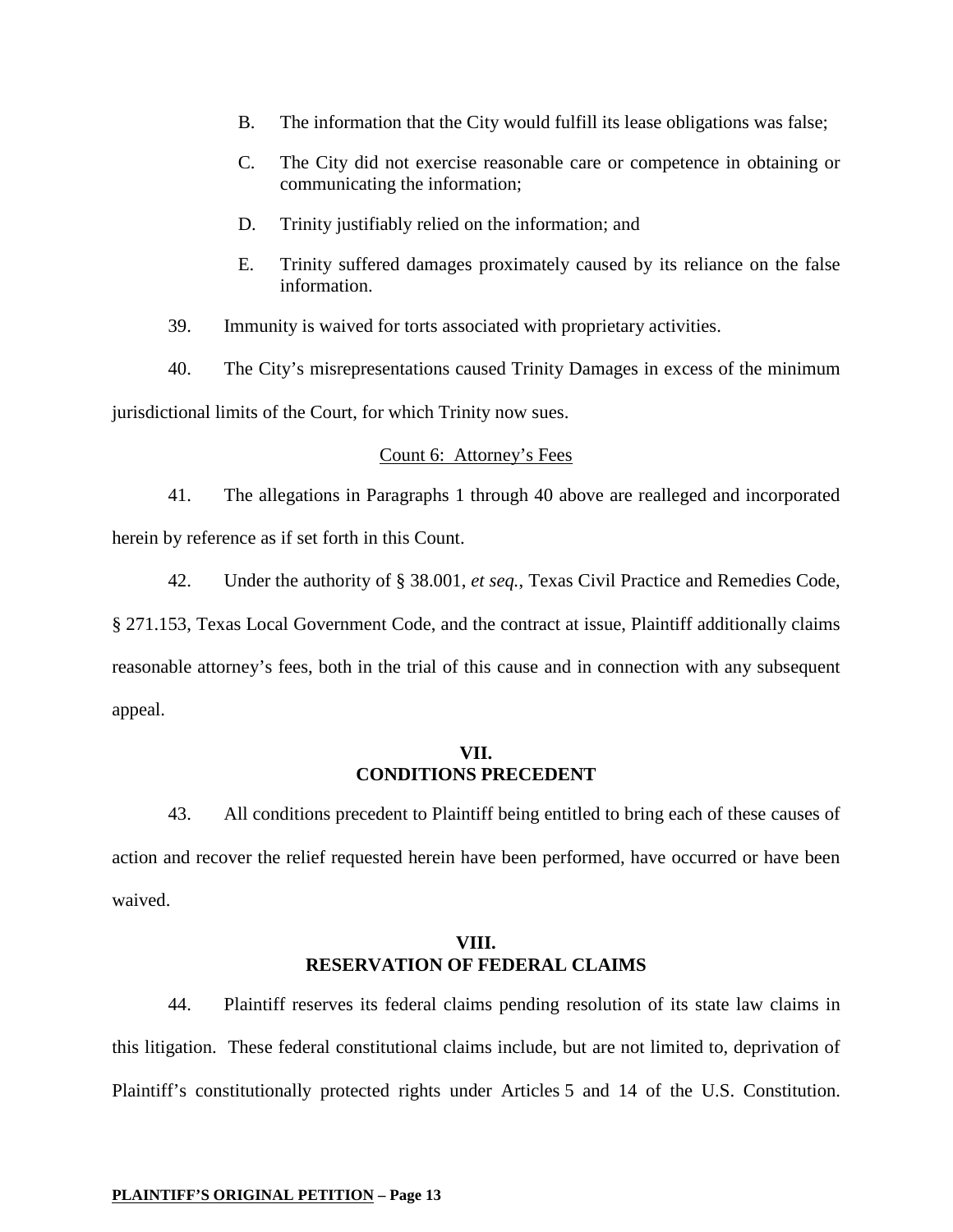Plaintiff's federal statutory claims include, but are not limited to, claims under Sections 1983, 1984, 1985, and 1988 of the U.S. Civil Rights Act against the City.

WHEREFORE, PREMISES CONSIDERED, Plaintiff respectfully requests as follows:

1. That the Court find and declare that Trinity has suffered an inverse condemnation or regulatory taking;

2. That the Court find and declare that the City breached the Lease Agreements;

3. That the Court find that the City committed fraud and/or negligent misrepresentation;

4. That the Court award damages in excess of the minimum jurisdictional limits;

5. That the Court award cost of suit, attorney's fees, and prejudgment and post judgment interest as provided by law; and

6. That the Court award such other and further relief to which Plaintiff may be justly entitled.